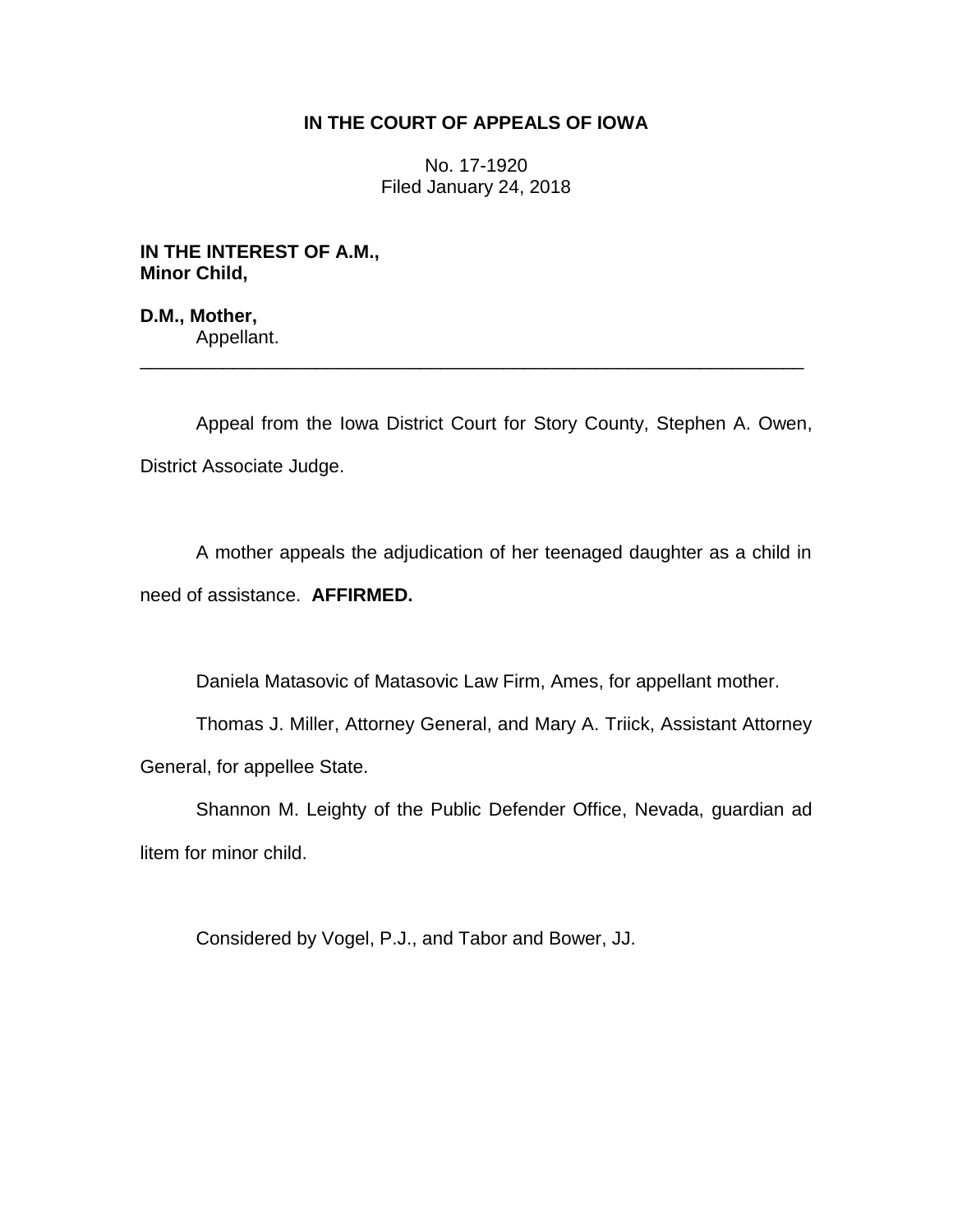**TABOR, Judge.**

 $\overline{a}$ 

A mother, Deborah, challenges the juvenile court's finding that her seventeen-year-old daughter,<sup>1</sup> A.M., is a child in need of assistance (CINA). Deborah admits striking A.M. but attributes the physical conflict to A.M.'s rebellious attitude and argues the one-time incident does not merit involvement of the Iowa Department of Human Services (DHS) with their family. Because the juvenile court's adjudication and disposition are supported by clear and convincing evidence, we affirm.<sup>2</sup>

In August 2017, a child protective assessment investigator came to A.M.'s home to investigate an allegation that Deborah punched A.M. in the arm. Deborah acknowledged hitting her daughter in frustration over her defiant behavior. Both Deborah and A.M. described a badly strained mother-daughter relationship. The investigator noted A.M.'s four-to-five inch bruise, fading but still visible more than one week after the contact. The investigator observed A.M. was "incredibly thin with almost no fat on her body" and "extremely pale." Deborah told the investigator A.M. "refused to eat" and complained about stomach issues. According to medical records, A.M. was diagnosed in 2012 with failure to thrive but had not been diagnosed with an eating disorder. The investigator did not conclude Deborah was

<sup>&</sup>lt;sup>1</sup> Deborah is A.M.'s biological grandmother but adopted A.M. when she was an infant.

<sup>2</sup> Our review of dispositional orders in CINA cases is de novo. *In re K.B.,* 753 N.W.2d 14, 15 (Iowa 2008). Although we are not bound by the factual findings of the juvenile court, we give them weight. *In re J.S.,* 846 N.W.2d 36, 40 (Iowa 2014). Our primary concern is the child's best interest. *Id.* The State's evidence must be clear and convincing to support the CINA determination. Iowa Code § 232.96(2). The State meets that standard when there are no serious or significant doubts as to the correctness of conclusions of law drawn from the evidence. *In re D.W.,* 791 N.W.2d 703, 706 (Iowa 2010).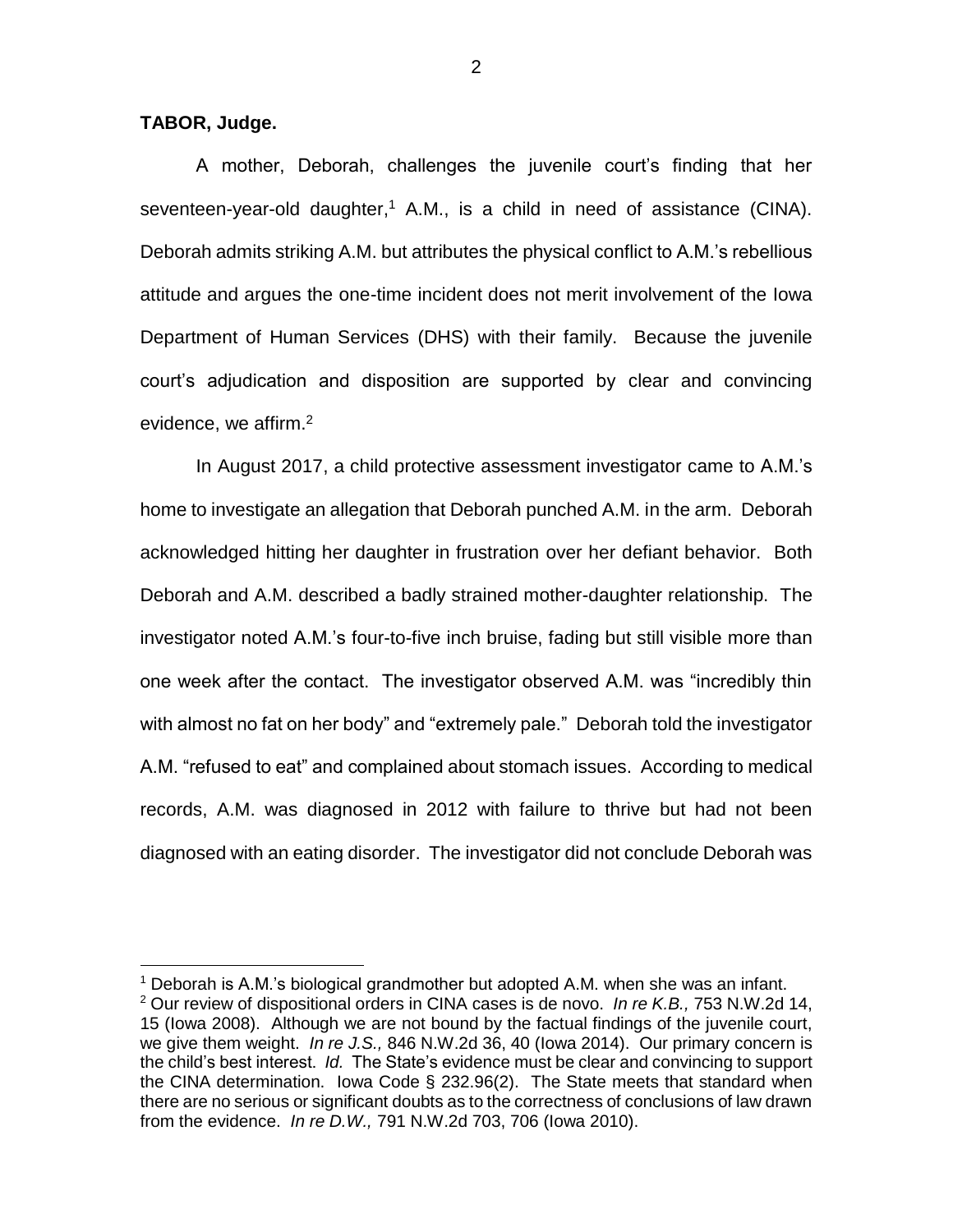withholding food from A.M. But the investigator decided the allegation of physical abuse was founded.

The State filed a CINA petition on August 28, 2017, citing Iowa Code section 232.2(6)(b), (c)(2), and (g) (2017). The juvenile court held an adjudication hearing in late October, hearing testimony from A.M.'s mother, father, and older sister, as well as two family friends and the DHS social worker. On October 30, 2017, the juvenile court issued an adjudication order, finding clear and convincing evidence to support the State's allegations under section 232.2(6)(b) and (c)(2). The juvenile court found the family needed aid from the DHS, opining:

[A.M.'s] family did recognize the discordant and dysfunctional family relationships for a significant period of time before the Iowa DHS child abuse assessment investigation was commenced, but failed to take any action until after they had DHS contact. [Deborah] claims to have undertaken significant research to improve her parenting that was unsuccessful and ultimately led to the perpetration of physical abuse against [A.M.]. This further suggests the need for a higher level of oversight and the provision of services under the auspices of the court's authority to professionally service the child's and family's needs.

In a November 15, 2017 report, the DHS recommended A.M. and her parents engage in individual and family counseling. Six days later, the juvenile court held a hearing and entered a dispositional order, continuing the CINA adjudication and requiring the parties to participate in the recommended mental-health treatment and counseling. The court also accepted the State's recommendation that the case automatically close on January 31, 2018. The court noted the limited scope and duration of the recommended services did not mean A.M. and her family could not benefit from the help. Deborah appeals the CINA adjudication and dispositional orders.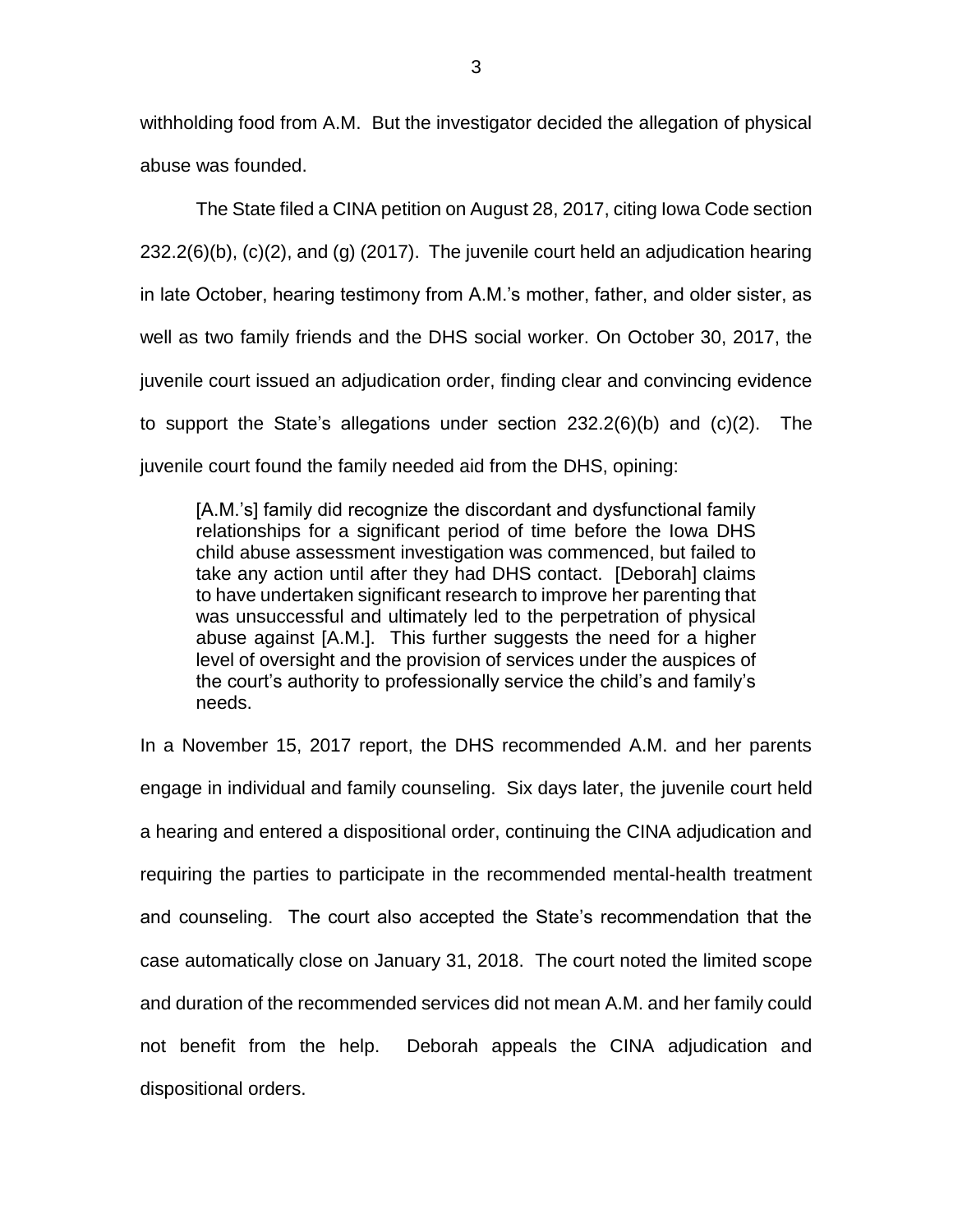On appeal, Deborah challenges the statutory basis for the CINA finding. Under state law, a child in need of assistance means "an unmarried child . . . [w]hose parent . . . has physically abused or neglected the child, or is imminently likely to abuse or neglect the child." Iowa Code § 232.2(6)(b). The definition also includes a child "who has suffered or is imminently likely to suffer harmful effects as a result of . . . [t]he failure of the child's parent . . . to exercise a reasonable degree of care in supervising the child." Iowa Code  $\S 232.2(6)(c)(2)$ .

Deborah argues the "one-time incident" did not rise to the level of "physical abuse" under subsection (6)(b) because her intent as a mother was to discipline and provide structure for A.M. Deborah asserts A.M. "provoked" the incident by being verbally abusive. But Deborah also asserts she was immediately remorseful after hitting her daughter. As for subparagraph (6)(c)(2), Deborah contends the State offered no evidence to show a lack of supervision or a failure to provide A.M. with food, clothing, shelter, medical attention, and educational opportunities.

In claiming she did not engage in child abuse, Deborah urges two points. First, she claims her physical confrontation with A.M. was not abuse because it was isolated and minor; Deborah characterizes the contact as a "nudge" that resulted in "a faint bruise." Second, she invokes a parental "right" to educate her child by engaging in corporal punishment.

In Iowa, "a parent may only inflict such punishment as is reasonable under the facts and circumstances." *State v. Arnold*, 543 N.W.2d 600, 604 (Iowa 1996) (rejecting father's corporal-punishment defense to a child-endangerment prosecution where his belt strikes to daughter's buttocks left bruising). Although the jury in *Arnold* could have found the child was "willfully disobedient and in need

4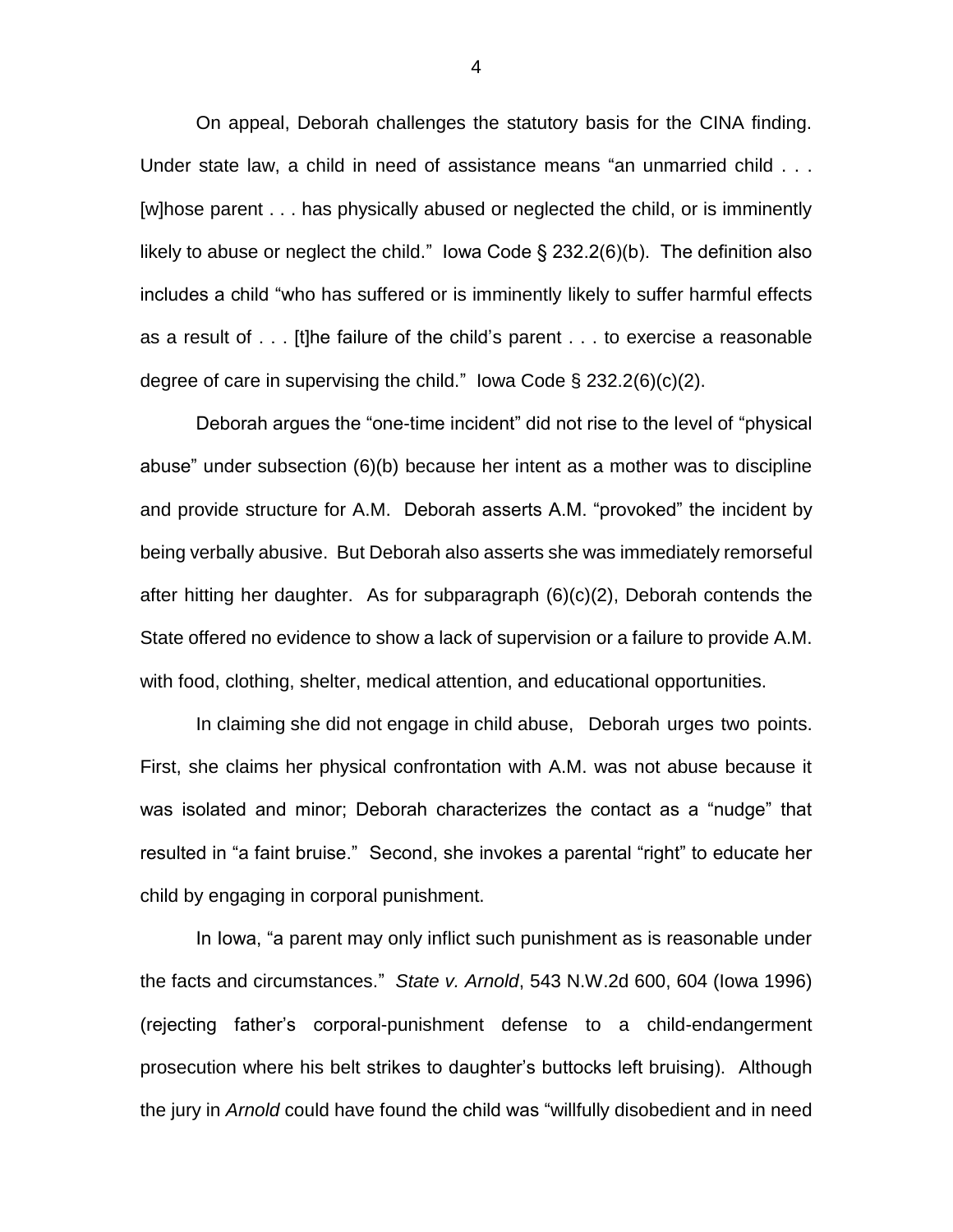of discipline," the evidence also supported a determination the parent's manner of discipline was "unduly severe and harsh." *Id*.

Here, the State offered clear and convincing evidence that Deborah's punishment of A.M. was not reasonable under the circumstances and constituted physical abuse. Contrary to her argument on appeal, Deborah was not "appropriately disciplining" A.M. when the bruising occurred. Deborah acknowledged hitting A.M. out of frustration, and her attorney told the juvenile court that Deborah "immediately realized what she did was wrong."<sup>3</sup> Because we find adequate support for the juvenile court's CINA adjudication order under subsection (6)(b), we need not address the alternative ground at section (6)(c)(2). *Cf. In re D.W.*, 791 N.W.2d 703, 707 (Iowa 2010) (holding appellate court may affirm juvenile court's termination order on any ground supported by clear and convincing evidence).

Deborah raises a second issued on appeal, contending the juvenile court should not have continued the CINA adjudication after the November 2017 disposition hearing. She contends A.M. no longer needs aid from the juvenile court because the family has enrolled in therapy. As the juvenile court noted, the family likely would not have pursued professional counseling but for the intervention of the child welfare system. Deborah's self-help parenting measures were not working to ease the troubled relationship with A.M. We agree with the juvenile

 $\overline{a}$ 

 $3$  The American Academy of Pediatrics has opined that forms of physical punishment, including "striking a child with such intensity that marks lasting for more than a few minutes occur" and "physical punishment delivered in anger with intent to cause pain" are unacceptable, may be "dangerous to the health and well-being of the child," and should never be used. American Academy of Pediatrics Committee on Psychosocial Aspects of Child and Family Health, *Guidance for Effective Discipline*, 101 Pediatrics 723, 726 (April 1998).